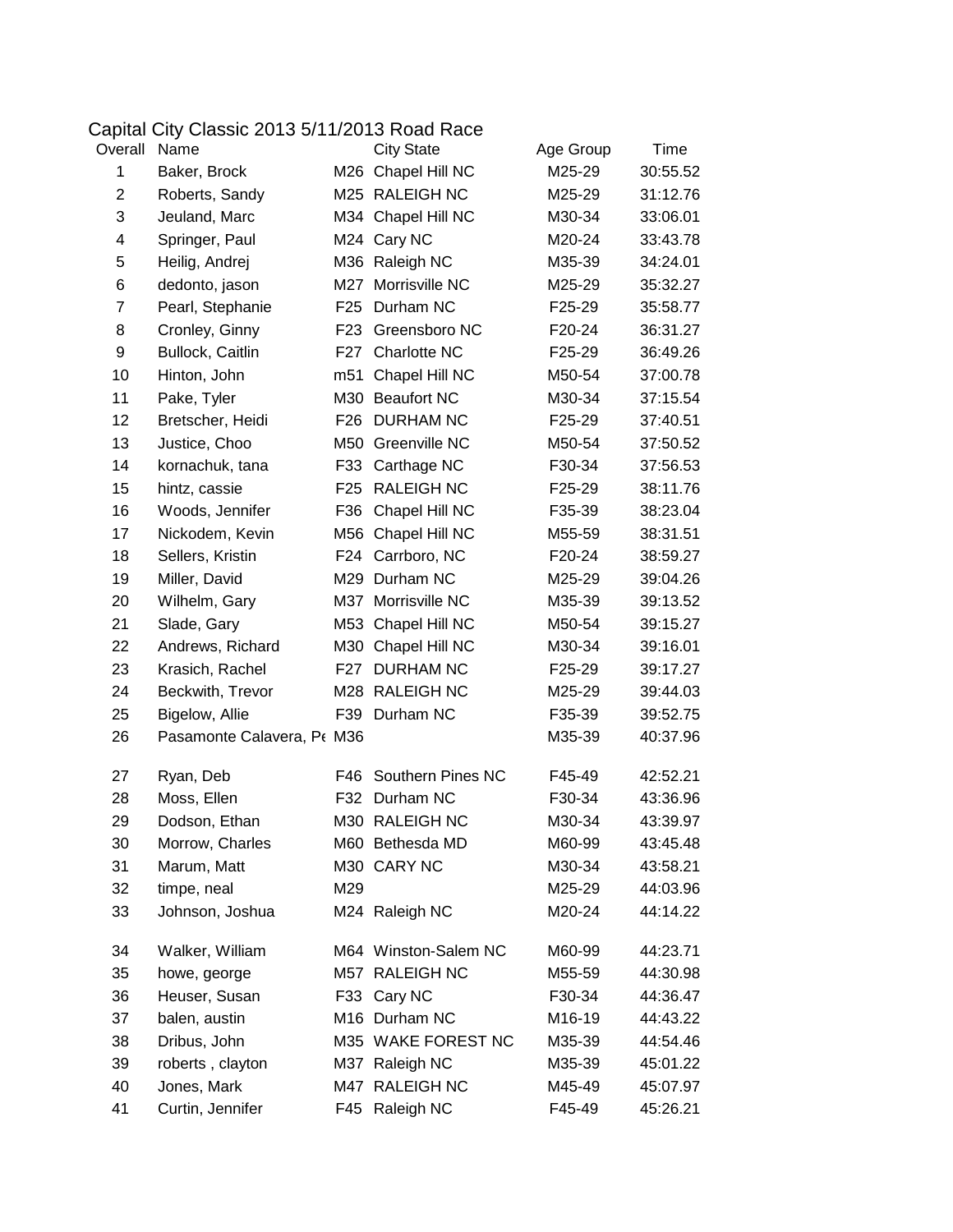| 42 | Robinson, Julie        | F21 | Cary NC             | F20-24 | 45:35.22 |
|----|------------------------|-----|---------------------|--------|----------|
| 43 | Certain, Kim           | f45 | Chapel Hill NC      | F45-49 | 45:38.22 |
| 44 | angelini, anthony      |     | M39 Raleigh NC      | M35-39 | 45:41.71 |
| 45 | Fletcher, Adam         | M41 | Raleigh NC          | M40-44 | 45:47.96 |
| 46 | Muscara, Bobby         |     | M30 Lumberton NC    | M30-34 | 46:08.47 |
| 47 | Bailey, Phillip        | M60 | Raleigh NC          | M60-99 | 46:20.46 |
| 48 | beck, tim              | m56 | Fuquay-Varina NC    | M55-59 | 46:41.21 |
| 49 | Hunter, Jon            | M51 | Durham NC           | M50-54 | 46:51.98 |
| 50 | Solomon, tracy         |     | M44 Knightdale NC   | M40-44 | 46:58.47 |
| 51 | austin, roger          |     | M32 Raleigh NC      | M30-34 | 46:59.97 |
| 52 | Johnson, Leah          | F34 | Durham NC           | F30-34 | 47:20.46 |
| 53 | Unger, William         |     | M50 Butner NC       | M50-54 | 47:23.22 |
| 54 | Sivakumar, Harsha      |     | M29 CARY NC         | M25-29 | 47:39.72 |
| 55 | Holland, Amanda        | F22 | Clemson SC          | F20-24 | 47:50.21 |
| 56 | Otranto, Theresa       | F26 | Raleigh NC          | F25-29 | 48:08.47 |
| 57 | Warren, Justin         | M27 | Kannapolis NC       | M25-29 | 48:10.97 |
| 58 | Bader, Matthew         |     | M30 DURHAM NC       | M30-34 | 48:17.71 |
| 59 | Custer, Scott          |     | M28 Morrisville NC  | M25-29 | 48:24.97 |
| 60 | oehmke, joe            |     | M25 DURHAM NC       | M25-29 | 48:33.98 |
| 61 | Benson, Bailey         | F24 | Chapel Hill NC      | F20-24 | 48:49.71 |
| 62 | Lantzy, Cole           |     | M34 Raleigh NC      | M30-34 | 48:59.96 |
| 63 | Wilson, Phil           |     | M59 Cary NC         | M55-59 | 49:14.46 |
| 64 | Hill, Brian            |     | M33 Raleigh NC      | M30-34 | 49:34.30 |
| 65 | Nelson, Tamara         | F37 | Cameron NC          | F35-39 | 49:53.49 |
| 66 | Oliveira Garcia, Didac | M30 |                     | M30-34 | 50:36.96 |
| 67 | Barnett, Rusty         |     | M35 Durham NC       | M35-39 | 50:49.49 |
| 68 | Kratky, John           |     | M43 Raleigh NC      | M40-44 | 51:03.46 |
| 69 | Medlin, Daniel         | M26 | Raleigh NC          | M25-29 | 51:06.46 |
| 70 | podraza, rich          |     | M30 Raleigh NC      | M30-34 | 51:10.73 |
| 71 | Doss, Ryan             | M30 | Raleigh NC          | M30-34 | 51:10.98 |
| 72 | Christian, Holly       | F62 | Chapel Hill NC      | F60-99 | 51:16.21 |
| 73 | Britt, Kyle            |     | M21 WAKE FOREST NC  | M20-24 | 51:18.96 |
| 74 | solomon, brian         |     | M33 Charlotte NC    | M30-34 | 51:21.71 |
| 75 | Gottfried, Justin      |     | M14 Raleigh NC      | M0-15  | 51:57.47 |
| 76 | Miller, Lindsey        |     | F26 Durham NC       | F25-29 | 51:58.73 |
| 77 | Hlad, Kevin            |     | M35 Greensboro NC   | M35-39 | 52:17.97 |
| 78 | Southerland, Anthony   |     | M64 Clayton NC      | M60-99 | 52:24.72 |
| 79 | luo, jason             |     | M42 Apex NC         | M40-44 | 52:29.22 |
| 80 | kirby, eric            |     | M43 Boulder CO      | M40-44 | 52:29.72 |
| 81 | Emrich, Meg            | F37 | <b>RALEIGH NC</b>   | F35-39 | 52:31.46 |
| 82 | Cline, Genno           | F40 | Raleigh NC          | F40-44 | 52:34.22 |
| 83 | Waltz, Tobi            |     | F40 Apex NC         | F40-44 | 52:41.46 |
| 84 | Ziller, Lucas          |     | M25 Hope Mills NC   | M25-29 | 52:56.48 |
| 85 | McSweeney, W.          |     | M54 Jacksonville FL | M50-54 | 53:27.72 |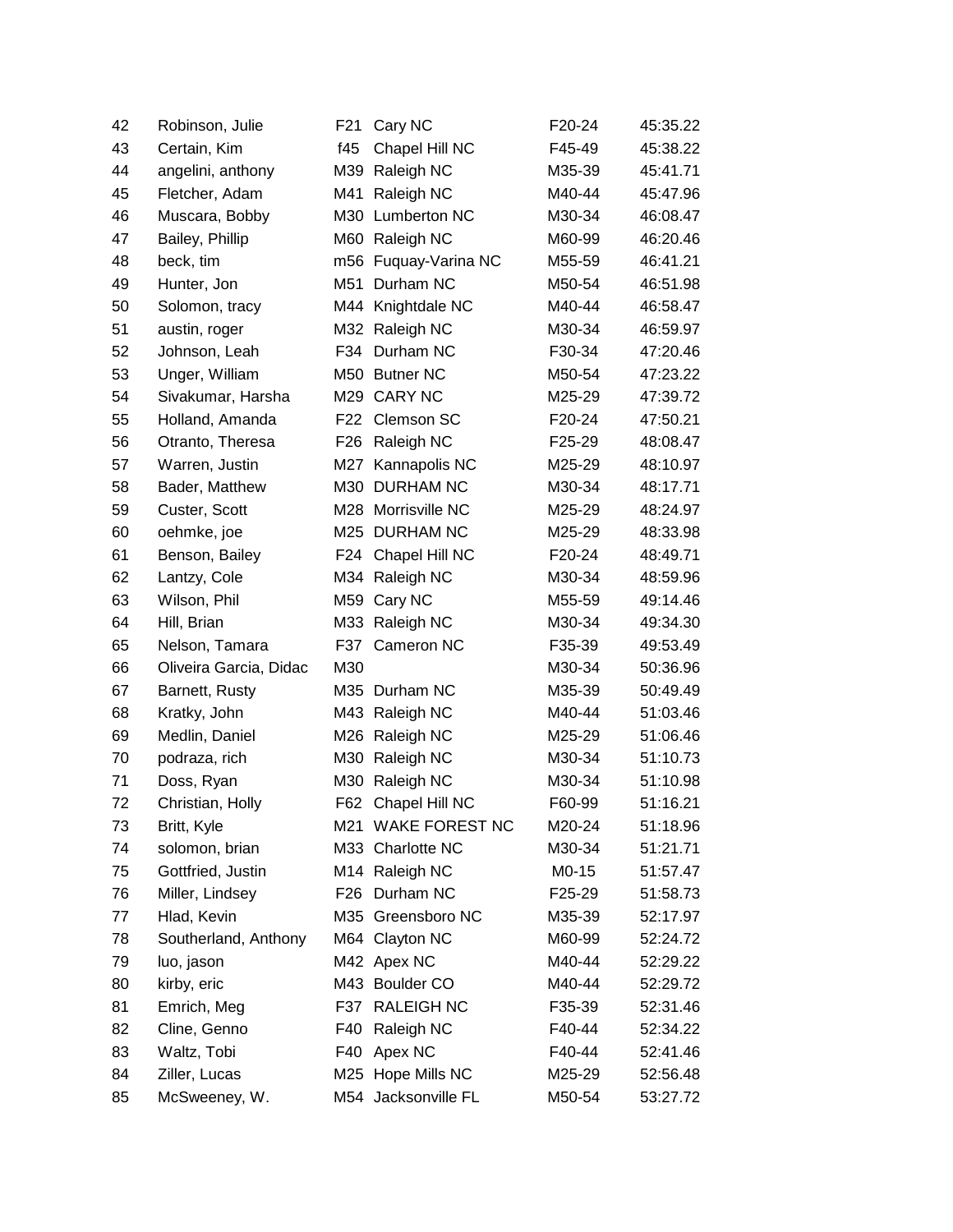| 86  | McCarrick, Chris       |                 | M48 Alexandria VA       | M45-49 | 53:34.23 |
|-----|------------------------|-----------------|-------------------------|--------|----------|
| 87  | McLamb, Justin         | M30             | Goldsboro NC            | M30-34 | 53:56.48 |
| 88  | Anderson, Jennifer     | F36             | <b>RALEIGH NC</b>       | F35-39 | 54:17.71 |
| 89  | Rittershaus, Katharine | F35             | Raleigh NC              | F35-39 | 54:19.22 |
| 90  | Brown, Candace         | F47             | Raleigh NC              | F45-49 | 54:28.24 |
| 91  | Abramson, Kyle         | M40             | Cary NC                 | M40-44 | 54:46.72 |
| 92  | Turner, Lindsay        | F <sub>21</sub> | Cary NC                 | F20-24 | 54:47.96 |
| 93  | Cannon, Laura          | F <sub>26</sub> | Chapel Hill NC          | F25-29 | 54:50.96 |
| 94  | Winegarden, Joe        | M33             | Raleigh NC              | M30-34 | 54:51.96 |
| 95  | Jarvis, Matt           |                 | M24 Winchester VA       | M20-24 | 54:51.97 |
| 96  | Childress, Lauren      | F24             | <b>WAKE FOREST NC</b>   | F20-24 | 54:52.72 |
| 97  | Granger, Lauren        | F30             | <b>Holly Springs NC</b> | F30-34 | 54:55.71 |
| 98  | Nash, Kevin            | M28             | Severna Park MD         | M25-29 | 55:11.96 |
| 99  | Adkins, Rodney         | M41             | PIKEVILLE NC            | M40-44 | 55:16.96 |
| 100 | McKendrick, Amanda     | F26             | Carrboro NC             | F25-29 | 55:32.96 |
| 101 | Sayles, Stu            | M51             | Wendell NC              | M50-54 | 55:37.46 |
| 102 | heng, kimleng          | M24             | philadelphia PA         | M20-24 | 55:49.72 |
| 103 | Liles, Kelly           | F31             | Raleigh NC              | F30-34 | 55:57.74 |
| 104 | Stiegler, James        | M35             | Raleigh NC              | M35-39 | 56:07.73 |
| 105 | Spyker, Andrew         | M39             | Raleigh NC              | M35-39 | 56:22.04 |
| 106 | Matala, Kristy         | F31             | Raleigh, NC             | F30-34 | 56:23.31 |
| 107 | Celestini, Stephen     | M49             | Raleigh NC              | M45-49 | 56:30.54 |
| 108 | Meredith, Nancy        | F49             | <b>WAKE FOREST NC</b>   | F45-49 | 56:42.55 |
| 109 | gwyn, amber            | F17             | Sanford NC              | F16-19 | 57:08.54 |
| 110 | Morris, Alexis         | F30             | Greensboro NC           | F30-34 | 57:09.30 |
| 111 | grande, anthony        |                 | M42 Apex NC             | M40-44 | 57:14.78 |
| 112 | cottle, cindy          | F40             | Raleigh NC              | F40-44 | 57:24.32 |
| 113 | Hussey, Gwen           | F29             | Raleigh NC              | F25-29 | 57:30.03 |
| 114 | Riley, Rebecca         | F <sub>28</sub> | Durham NC               | F25-29 | 57:42.30 |
| 115 | nash, stephanie        | F28             | <b>Baltimore MD</b>     | F25-29 | 57:47.31 |
| 116 | Stangle, Nicole        | F31             | Cameron NC              | F30-34 | 57:50.04 |
| 117 | Baldini, Art           |                 | M44 RALEIGH NC          | M40-44 | 57:59.31 |
| 118 | Mainor, William        |                 | M46 Garner NC           | M45-49 | 58:14.30 |
| 119 | Gonzalez, Judy         | F46             | Raleigh NC              | F45-49 | 58:19.32 |
| 120 | Blacker, Nancy         | F54             | Sanford NC              | F50-54 | 58:23.30 |
| 121 | Deleruyelle, Greg      | M39             | Raleigh NC              | M35-39 | 58:35.78 |
| 122 | Posgai, Mandy          | F34             | WAKE FOREST NC          | F30-34 | 58:36.29 |
| 123 | Mumpower, Matt         | M29             | <b>RALEIGH NC</b>       | M25-29 | 58:51.53 |
| 124 | Westerberg, Deborah    | F48             | Raleigh NC              | F45-49 | 58:53.56 |
| 125 | Hummer, Madeleine      | F <sub>26</sub> | Raleigh NC              | F25-29 | 58:54.04 |
| 126 | Howell, Rebecca        | F25             | Raleigh NC              | F25-29 | 58:54.29 |
| 127 | Yonkers, Kristin       | F <sub>29</sub> | Cary NC                 | F25-29 | 58:58.78 |
| 128 | Morales, Roberto       |                 | M58 Cary NC             | M55-59 | 59:11.55 |
| 129 | Harthorn, Shelly       | F40             | Cameron NC              | F40-44 | 59:18.04 |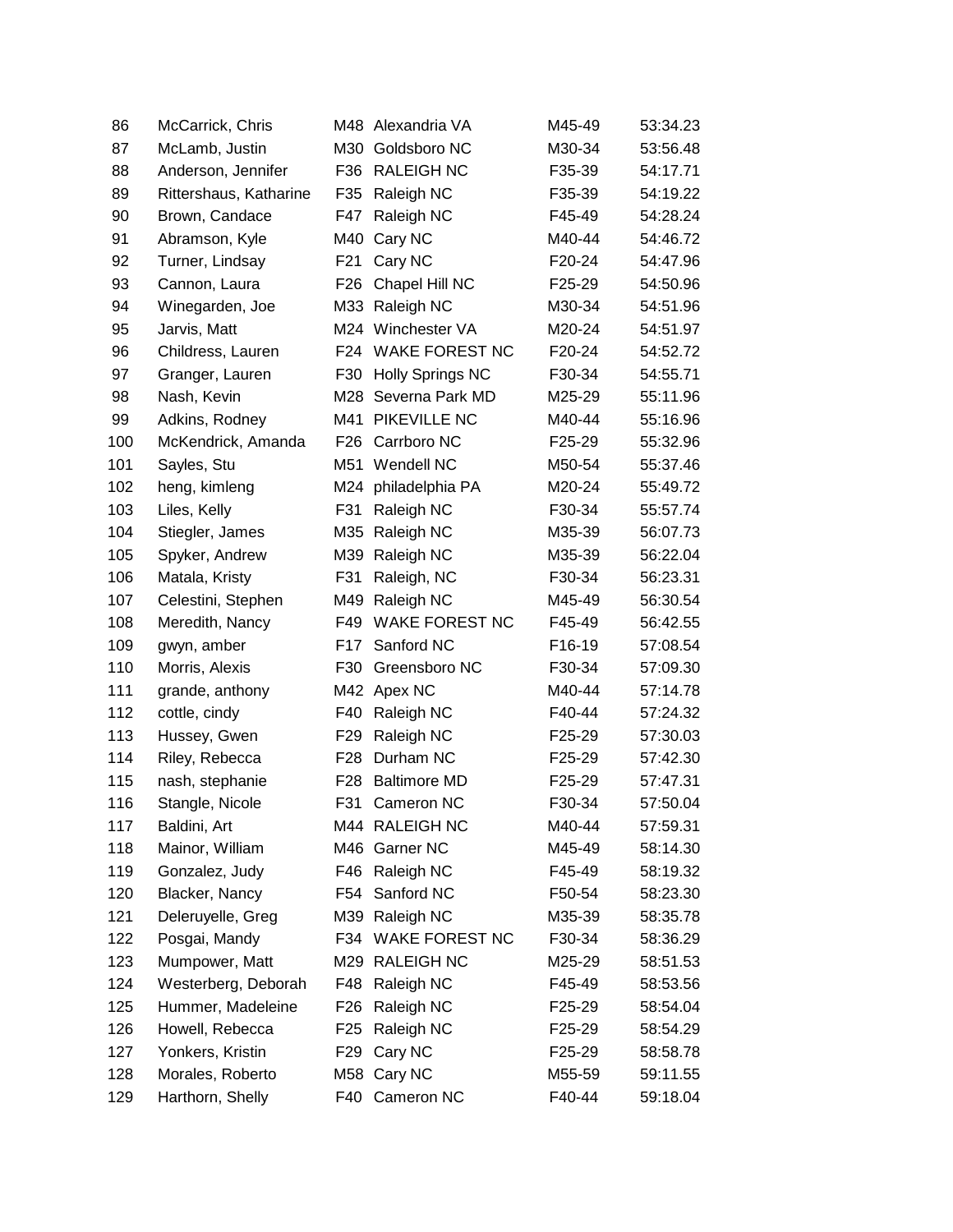| 130 | Lee Pow, Crystal                        | F <sub>25</sub> | Raleigh NC            | F25-29 | 59:23.80    |
|-----|-----------------------------------------|-----------------|-----------------------|--------|-------------|
| 131 | Wright, Gena                            | F44             | Knightdale NC         | F40-44 | 59:24.78    |
| 132 | mori, shinichi                          | m24             |                       | M20-24 | 59:29.80    |
| 133 | Lincoln, Kelsey                         | F <sub>24</sub> | Raleigh NC            | F20-24 | 59:31.79    |
| 134 | bullock, jennifer                       | F40             | Durham NC             | F40-44 | 01:00:04.54 |
| 135 | Robinson, Julie                         | F37             | Danville VA           | F35-39 | 01:00:44.31 |
| 136 | McSweeney, Jane                         | F <sub>53</sub> | Jacksonville FL       | F50-54 | 01:00:46.29 |
| 137 | Ambrose, Julia                          | F44             | Cary NC               | F40-44 | 01:00:56.54 |
| 138 | Mainor, Ann                             | F48             | Garner NC             | F45-49 | 01:00:57.79 |
| 139 | chebahtah, joseph                       |                 | M45 laurinburg NC     | M45-49 | 01:01:02.53 |
| 140 | Swanbrow Becker, Lily                   | F <sub>29</sub> | Fleetwood NC          | F25-29 | 01:01:04.03 |
| 141 | Swanbrow Becker, Marti M44 Fleetwood NC |                 |                       | M40-44 | 01:01:04.29 |
| 142 | Goodman, Cassie                         | F <sub>28</sub> | <b>WAKE FOREST NC</b> | F25-29 | 01:01:08.05 |
| 143 | Bevilacqua, Ariana                      | F22             | Carrboro NC           | F20-24 | 01:01:09.79 |
| 144 | vasseur, melanie                        | F39             |                       | F35-39 | 01:01:14.55 |
| 145 | DePeal, Thomas                          |                 | M45 Durham NC         | M45-49 | 01:01:27.06 |
| 146 | Young, Russell                          |                 | M43 Willow Spring NC  | M40-44 | 01:01:28.54 |
| 147 | Bowman, Lewis                           | M40             | Raleigh NC            | M40-44 | 01:01:34.79 |
| 148 | Kujak, Kate                             | F35             | Raleigh NC            | F35-39 | 01:01:52.80 |
| 149 | nance, veronica                         | F37             | Sanford NC            | F35-39 | 01:02:00.29 |
| 150 | Dunston, Laura                          | F46             | <b>WAKE FOREST NC</b> | F45-49 | 01:02:05.05 |
| 151 | Macaulay, Liz                           | F44             | Raleigh NC            | F40-44 | 01:02:10.06 |
| 152 | Macaulay, Alastair                      | M44             | Raleigh NC            | M40-44 | 01:02:10.53 |
| 153 | Yeung, Shin-Yiing                       | F34             | Pittsboro NC          | F30-34 | 01:02:15.81 |
| 154 | Little, Sara Katherine                  | F42             | Raleigh NC            | F40-44 | 01:02:32.05 |
| 155 | Price, Nicole                           | F41             | Smithfield NC         | F40-44 | 01:02:36.55 |
| 156 | Bachiochi, Elizabeth                    | F34             | <b>WAKE FOREST NC</b> | F30-34 | 01:02:39.81 |
| 157 | Baker, Kyle                             | M26             | Raleigh NC            | M25-29 | 01:03:06.03 |
| 158 | Joseph, Shannon                         | F43             | Raleigh NC            | F40-44 | 01:03:06.30 |
| 159 | Liles, Sara                             | F34             | Raleigh NC            | F30-34 | 01:03:21.78 |
| 160 | Forehand, Lisa                          | F38             | Durham NC             | F35-39 | 01:03:34.55 |
| 161 | Magana, Raymond                         |                 | M34 Raleigh NC        | M30-34 | 01:03:54.78 |
| 162 | Liberto, Valerie                        | F <sub>29</sub> | Raleigh NC            | F25-29 | 01:04:05.04 |
| 163 | Miller, Linda                           | F <sub>25</sub> | Raleigh NC            | F25-29 | 01:04:06.31 |
| 164 | Walmsley, James                         |                 | M28 Raleigh NC        | M25-29 | 01:04:06.55 |
| 165 | Stafford, Kristen                       | F36             | Cary NC               | F35-39 | 01:04:27.80 |
| 166 | Bradley, Jessica                        | F <sub>22</sub> | Raleigh NC            | F20-24 | 01:04:30.53 |
| 167 | Kratky, Susan                           | F43             | Raleigh NC            | F40-44 | 01:04:31.80 |
| 168 | Adams, Sarah                            | F32             | Cary NC               | F30-34 | 01:04:40.04 |
| 169 | Cherry, Diane                           | F45             | <b>RALEIGH NC</b>     | F45-49 | 01:04:52.31 |
| 170 | austin, hony                            | F34             | Raleigh NC            | F30-34 | 01:04:56.54 |
| 171 | Hall, Thomas                            | M46             | Apex NC               | M45-49 | 01:05:01.30 |
| 172 | Stutzman, Dana                          | F31             | Durham NC             | F30-34 | 01:05:06.05 |
| 173 | Greiner, Tammy                          | F35             | Clayton NC            | F35-39 | 01:05:18.04 |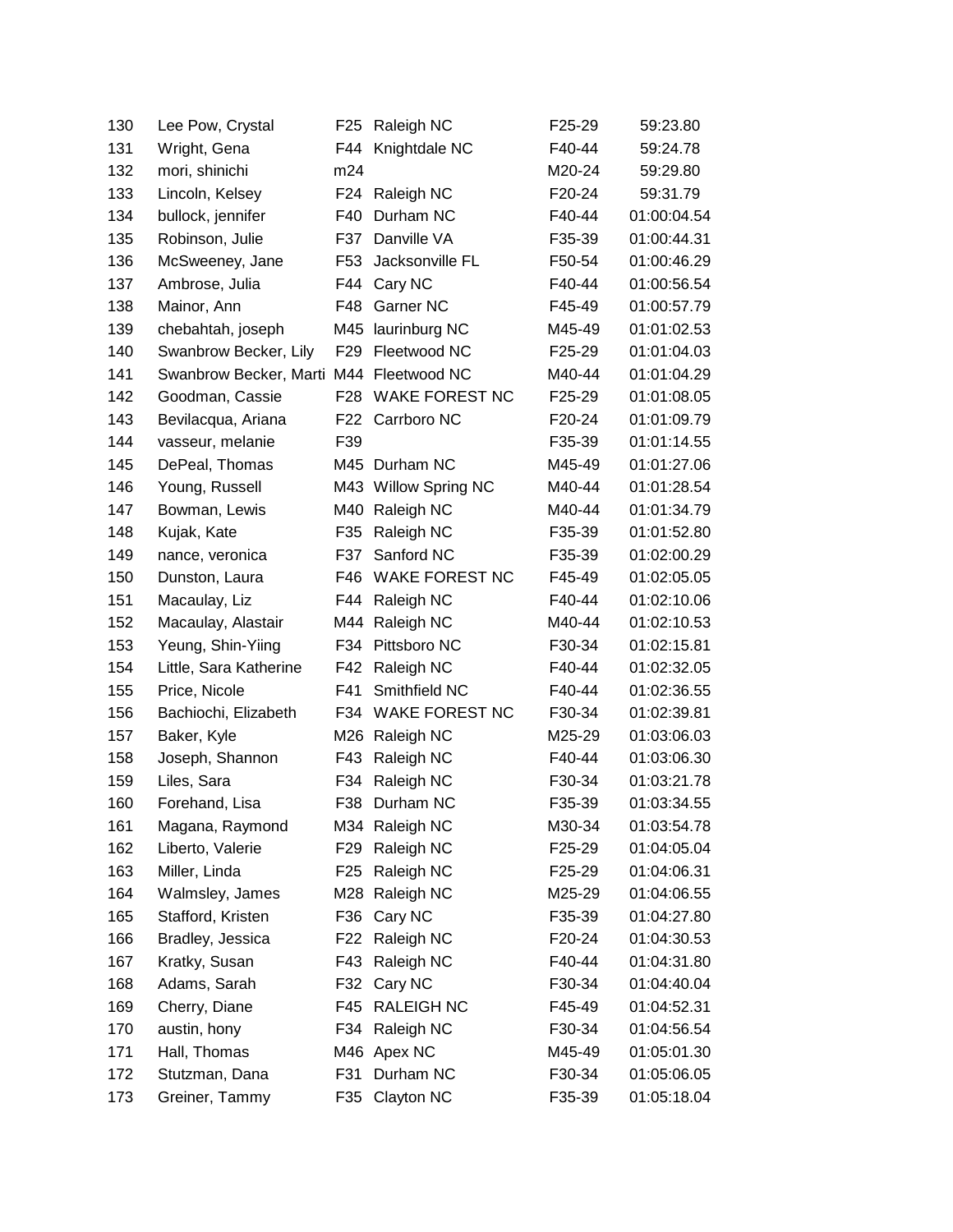| 174 | Pagan, Ines        | F49             | <b>CARY NC</b>          | F45-49 | 01:05:30.03 |
|-----|--------------------|-----------------|-------------------------|--------|-------------|
| 175 | Wohlrab, Lisa      | F31             | Raleigh NC              | F30-34 | 01:05:44.03 |
| 176 | Mathis, Suemmy     | F39             | Durham NC               | F35-39 | 01:05:54.53 |
| 177 | Blakistone, Tricia | F36             | Raleigh NC              | F35-39 | 01:05:59.28 |
| 178 | Dotterman, Tracy   | F37             | Cary NC                 | F35-39 | 01:06:04.53 |
| 179 | Lunsford, Kaylee   |                 | F24 RALEIGH NC          | F20-24 | 01:06:21.28 |
| 180 | stross, anthony    | M30             |                         | M30-34 | 01:06:26.06 |
| 181 | Grove, Anneli      | F41             | Winston-Salem NC        | F40-44 | 01:06:40.78 |
| 182 | Robbins, Erin      | F28             | Raleigh NC              | F25-29 | 01:06:46.79 |
| 183 | Sylvia IV, John    |                 | M30 Raleigh NC          | M30-34 | 01:06:46.79 |
| 184 | Bailey, Iris       | F29             | Spring Lake NC          | F25-29 | 01:06:49.30 |
| 185 | bailey, john       |                 | M32 Spring Lake NC      | M30-34 | 01:06:50.04 |
| 186 | Bradley, Michelle  | F36             | Raleigh NC              | F35-39 | 01:07:46.79 |
| 187 | ibrahim, kelly     | F38             | Raleigh NC              | F35-39 | 01:07:49.56 |
| 188 | Stiegler, Marjorie | F36             | Raleigh NC              | F35-39 | 01:08:16.30 |
| 189 | wolfe, nevada      | F39             | Raleigh NC              | F35-39 | 01:08:47.32 |
| 190 | Yeung, Yeuli       | F40             | Pittsboro NC            | F40-44 | 01:08:47.58 |
| 191 | Kim, Rachel        | F <sub>17</sub> | Raleigh NC              | F16-19 | 01:08:51.78 |
| 192 | Rittershaus, Ahren | M34             | Raleigh NC              | M30-34 | 01:09:04.30 |
| 193 | Latour, Rachael    | F33             | Raleigh NC              | F30-34 | 01:09:08.78 |
| 194 | Fish, Kristin      | F37             | Youngsville NC          | F35-39 | 01:09:10.82 |
| 195 | Rasdorf, Emily     | F27             | Raleigh NC              | F25-29 | 01:09:11.28 |
| 196 | Clements, Linda    | F56             | Raleigh NC              | F55-59 | 01:09:11.78 |
| 197 | Posgai, Robert     |                 | M37 WAKE FOREST NC      | M35-39 | 01:09:12.31 |
| 198 | McLamb, Tara       | F32             | Goldsboro NC            | F30-34 | 01:09:12.55 |
| 199 | DuVal, Amber       | F32             | Clayton NC              | F30-34 | 01:09:13.04 |
| 200 | Pearson, Brandon   |                 | M28 RALEIGH NC          | M25-29 | 01:09:24.53 |
| 201 | Duncan, Diana      | F42             | Cary NC                 | F40-44 | 01:09:47.05 |
| 202 | Little, James      |                 | M44 Cary NC             | M40-44 | 01:09:48.33 |
| 203 | jones, jennifer    | F37             | <b>Holly Springs NC</b> | F35-39 | 01:09:55.56 |
| 204 | Pfaffenberger, Tod |                 | M23 Raleigh NC          | M20-24 | 01:10:24.04 |
| 205 | Bailey, Amy        | F37             | Raleigh NC              | F35-39 | 01:10:46.05 |
| 206 | Cavalier, Corey    |                 | M36 Raleigh NC          | M35-39 | 01:11:28.30 |
| 207 | Gieger, Tracy      | F40             | Baton Rouge LA          | F40-44 | 01:11:33.80 |
| 208 | Capps, Lauren      | F28             | Raleigh NC              | F25-29 | 01:11:53.29 |
| 209 | Aves, Alexandra    | F31             | Raleigh, NC             | F30-34 | 01:11:55.80 |
| 210 | Garner, Jessica    |                 | F32 Fuquay-Varina NC    | F30-34 | 01:12:05.29 |
| 211 | Gillett, Victoria  |                 | F43 Winston Salem NC    | F40-44 | 01:12:11.53 |
| 212 | Morris, Holt       |                 | F46 Winston Salem NC    | F45-49 | 01:12:12.78 |
| 213 | McCutcheon, Kathie | F40             | Garner NC               | F40-44 | 01:12:55.04 |
| 214 | Samuels, Roslyn    | F39             | Knightdale NC           | F35-39 | 01:12:57.05 |
| 215 | Sellers, Lisa      |                 | F38 Apex NC             | F35-39 | 01:13:05.54 |